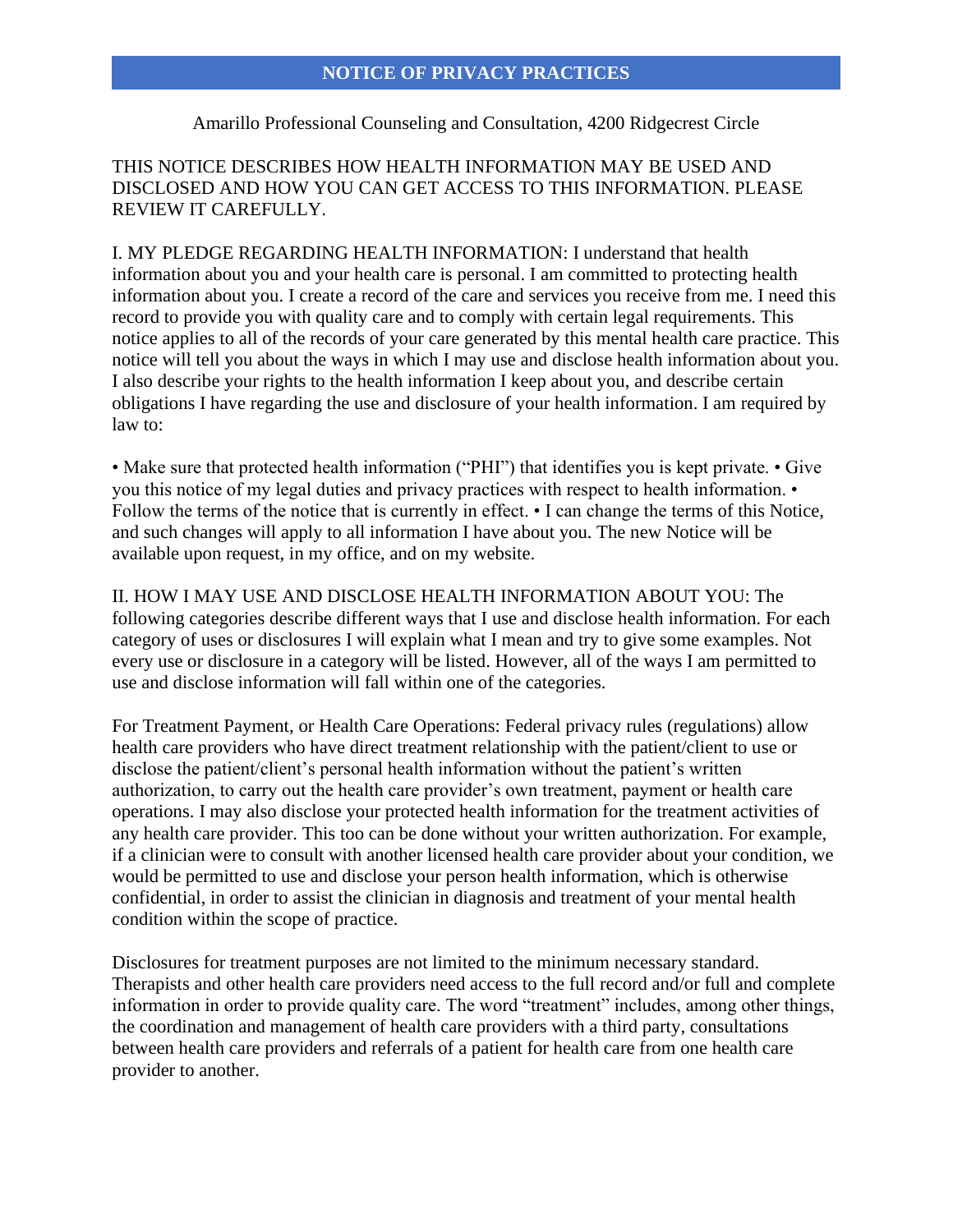I may also disclose PHI in order to acquire payment from an appropriate third party, such as an insurance provider.

Lawsuits and Disputes: If you are involved in a lawsuit, I may disclose health information in response to a court or administrative order. I may also disclose health information about your child in response to a subpoena, discovery request, or other lawful process by someone else involved in the dispute, but only if efforts have been made to tell you about the request or to obtain an order protecting the information requested.

### III. CERTAIN USES AND DISCLOSURES REQUIRE YOUR AUTHORIZATION:

- 1. Psychotherapy Notes. I do keep "psychotherapy notes" as that term is defined in 45 CFR § 164.501, and any use or disclosure of such notes requires your Authorization unless the use or disclosure is: a. For my use in treating you. b. For my use in training or supervising mental health practitioners to help them improve their skills in group, joint, family, or individual counseling or therapy. c. For my use in defending myself in legal proceedings instituted by you. d. For use by the Secretary of Health and Human Services to investigate my compliance with HIPAA. e. Required by law and the use or disclosure is limited to the requirements of such law. f. Required by law for certain health oversight activities pertaining to the originator of the psychotherapy notes. g. Required by a coroner who is performing duties authorized by law. h. Required to help avert a serious threat to the health and safety of others.
- 2. Marketing Purposes. As a Licensed Professional Counselor, I will not use or disclose your PHI for marketing purposes.
- 3. Sale of PHI. As a Licensed Professional Counselor, I will not sell your PHI in the regular course of my business.

IV. CERTAIN USES AND DISCLOSURES DO NOT REQUIRE YOUR AUTHORIZATION. Subject to certain limitations in the law, I can use and disclose your PHI without your Authorization for the following reasons:

- 1. **When disclosure is required by state or federal law**, and the use or disclosure complies with and is limited to the relevant requirements of such law.
- 2. **For public health activities**, including reporting suspected child, elder, or dependent adult abuse, or preventing or reducing a serious threat to anyone's health or safety.
- 3. **For health oversight activities**, including audits and investigations.
- 4. **For judicial and administrative proceedings,** including responding to a court or administrative order, although my preference is to obtain an Authorization from you before doing so.
- 5. **For law enforcement purposes,** including reporting crimes occurring on my premises.
- 6. To coroners or medical examiners, when such individuals are performing duties authorized by law.
- 7. **For research purposes**, including studying and comparing the mental health of patients who received one form of therapy versus those who received another form of therapy for the same condition.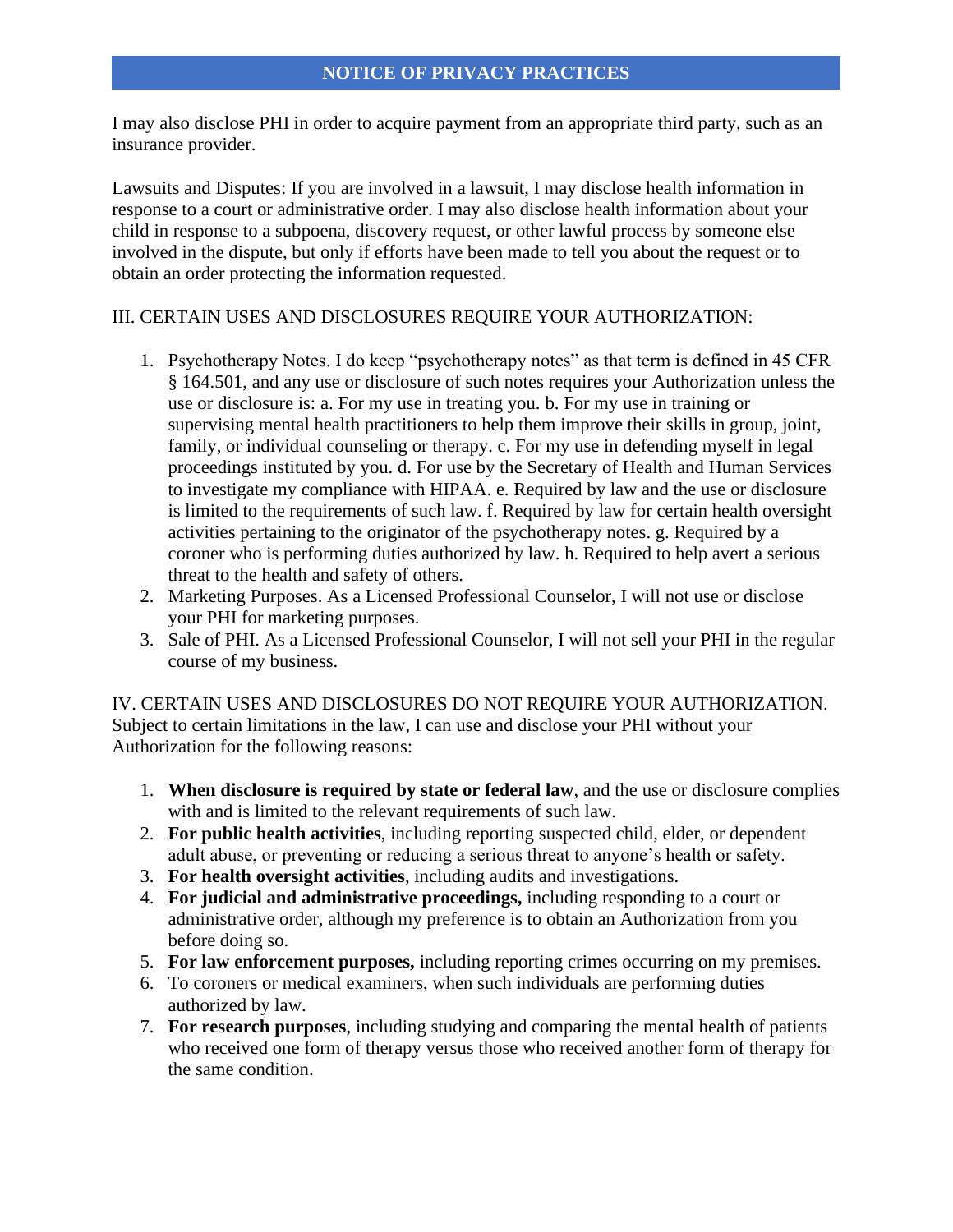- 8. Specialized government functions, including, ensuring the proper execution of military missions; protecting the President of the United States; conducting intelligence or counter-intelligence operations; or, helping to ensure the safety of those working within or housed in correctional institutions.
- 9. **For workers' compensation purposes**. Although my preference is to obtain an Authorization from you, I may provide your PHI in order to comply with workers' compensation laws.
- 10. **Appointment reminders and health related benefits or services**. I may use and disclose your PHI to contact you to remind you that you have an appointment with me. I may also use and disclose your PHI to tell you about treatment alternatives, or other health care services or benefits that I offer.

## V. CERTAIN USES AND DISCLOSURES REQUIRE YOU TO HAVE THE OPPORTUNITY TO OBJECT.

1. Disclosures to family, friends, or others. I may provide your PHI to a family member, friend, or other person that you indicate is involved in your care or the payment for your health care, unless you object in whole or in part. The opportunity to consent may be obtained retroactively in emergency situations.

# VI. YOU HAVE THE FOLLOWING RIGHTS WITH RESPECT TO YOUR PHI:

- 1. **The Right to Request Limits on Uses and Disclosures of Your PHI**. You have the right to ask me not to use or disclose certain PHI for treatment, payment, or health care operations purposes. I am not required to agree to your request, and I may say "no" if I believe it would affect your health care.
- 2. **The Right to Request Restrictions for Out-of-Pocket Expenses Paid for In Full**. You have the right to request restrictions on disclosures of your PHI to health plans for payment or health care operations purposes if the PHI pertains solely to a health care item or a health care service that you have paid for out-of-pocket in full.
- 3. **The Right to Choose How I Send PHI to You**. You have the right to ask me to contact you in a specific way (for example, home or office phone) or to send mail to a different address, and I will agree to all reasonable requests.
- 4. **The Right to See and Get Copies of Your PHI.** Other than "psychotherapy notes," you have the right to get an electronic or paper copy of your medical record and other information that I have about you. I will provide you with a copy of your record, or a summary of it, if you agree to receive a summary, within 30 days of receiving your written request, and I may charge a reasonable, cost based fee for doing so.
- 5. **The Right to Get a List of the Disclosures I Have Made.** You have the right to request a list of instances in which I have disclosed your PHI for purposes other than treatment, payment, or health care operations, or for which you provided me with an Authorization. I will respond to your request for an accounting of disclosures within 60 days of receiving your request. The list I will give you will include disclosures made in the last six years unless you request a shorter time. I will provide the list to you at no charge, but if you make more than one request in the same year, I will charge you a reasonable cost based fee for each additional request.